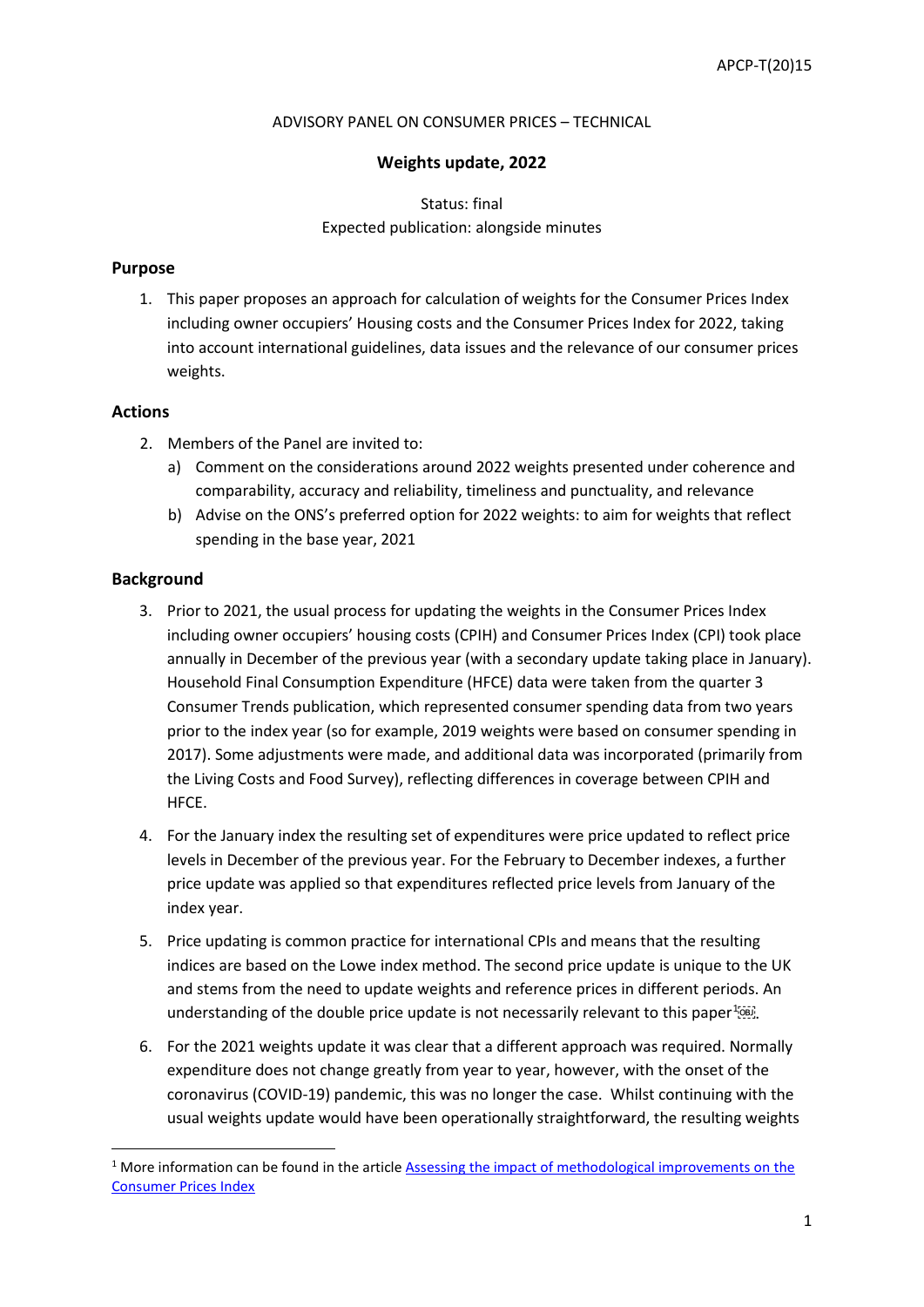would not necessarily have been relevant to the current experience of consumers, nor consistent with the aims and principles of the CPIH and CPI.

- 7. A different approach was therefore taken for the weights in 2021, which was consistent with [Eurostat guidelines](https://ec.europa.eu/eurostat/documents/10186/10693286/Guidance-on-the-compilation-of-HICP-weights-in-case-of-large-changes-in-consumer-expenditures.pdf) and other countries' approaches internationally. We used the most up to date HFCE spending data available (2020 quarters 1-3, second estimate; quarter 4 was imputed) and looked at how much the 2020 estimates deviated from the 2019 dataset, which would usually have been used for the weights update.
- 8. Where the 2020 estimates differed from the 2019 estimates by more than 25% we replaced the 2019 data with 2020 data. We also gave some consideration to any estimates in the range 20% to 25% for adjustment. The resulting adjusted dataset formed the basis for our weights update in 2021. Price updating was applied as normal (although accounting for differing base years). More information on the approach taken is provided in the article, [Coronavirus \(COVID-19\) and consumer price inflation weights and prices: 2021.](https://www.ons.gov.uk/economy/inflationandpriceindices/articles/coronaviruscovid19andconsumerpriceinflationweightsandprices/2021)
- 9. Figure 1 compares the final set of 2020-adjusted expenditures that were used for the 2021 CPIH weights against a) the 2019 expenditures that would normally have been used to construct the 2021 CPIH weights, and b) the current 2019 and 2020 HFCE datasets. Differences between the CPIH and HFCE datasets reflect both revisions to the national accounts as new data are incorporated, and differences in scope and coverage between CPIH and HFCE. In particular, some package holidays expenditure is removed from HFCE transport and is added – along with further package holidays expenditure - into CPIH recreation and culture.



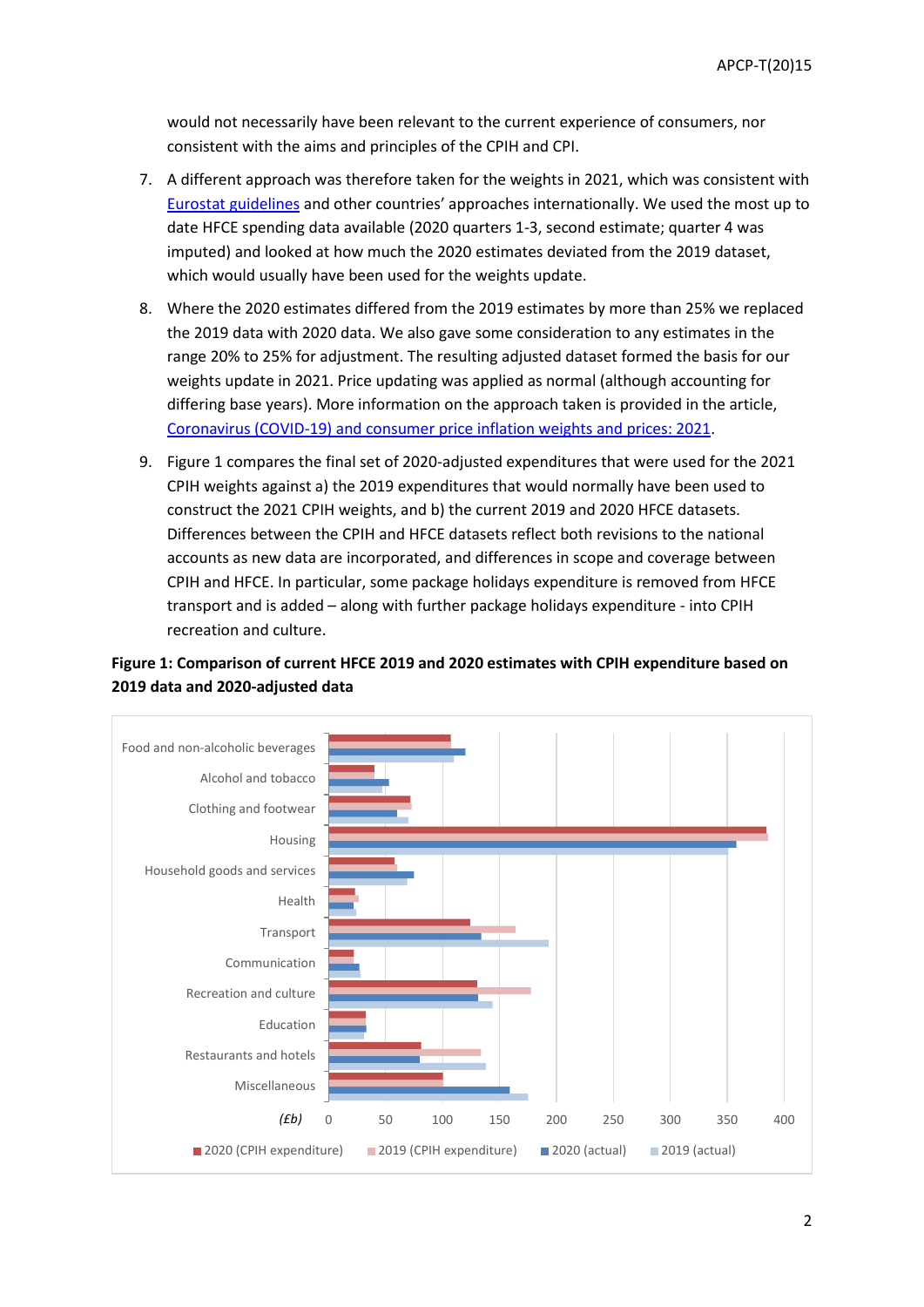10. This paper sets out the considerations we will need to take into account when considering our approacfor calculating weights for the upcoming year: 2022. This paper sets out the considerations we will need to take into account when considering our approach for calculating weights for the upcoming year: 2022. We have structured the discussion around the [dimensions of quality](https://www.ons.gov.uk/methodology/methodologytopicsandstatisticalconcepts/qualityinofficialstatistics/qualitydefined) as specified by ONS, in line with the Government Statistical Service and the European Statistical Service definitions (accessibility and clarity is omitted as it is not directly relevant to the discussion).

#### **Analysis**

#### *Coherence and comparability*

11. At this stage we do not know what international guidance will be issued for weights compilation in 2022 (if at all). Any guidance from Eurostat, for example, isn't likely to be issued until later in the year. However, from the guidance Eurostat issued last year, it is clear that for the Harmonised Index of Consumer Prices (HICP, which is the UK's CPI),

> "…the key element of the legal framework […] specifies that the expenditure shares used for the HICP in year t should be representative of year t-1. This is in line with the overall Laspeyres philosophy of the HICP. In practice, national accounts data of year t-2 are used as basis to estimate the expenditure shares for t-1. In normal times, structural changes between t-2 and t-1 are limited so that t-2 data can be used to estimate t-1 (either by price-updating or not price-updating between t-2 and t-1). Clearly, this is not the case when consumption expenditure changes significantly, both in level and structure, between t-2 and t-1, such as in the current COVID-19 pandemic"

12. In other words, Eurostat are clearly aiming for base-year weights in the HICP. The implication of this is that for 2022, the HICP recommendation is likely to be that weights should be as reflective of 2021 spending as possible.

#### *Accuracy and reliability*

- 13. If we were to follow the approach of trying to update existing expenditure to reflect 2021 spending, some consideration needs to be given to the best way to do this.
- 14. One option is to start from 2019 expenditure again, as this provides a stable and reliable set of estimates as a base. As we are working from expenditures that were unaffected by the pandemic it will be clearer to see where any unusual effects lie. In essence this approach would be to start with non-pandemic expenditure and to apply any pandemic impacts to it.
- 15. The other option would be to start from 2020 expenditure. This would reflect the most upto-date estimates, and is the dataset that would have been used in normal times. However, compared to other years, the spending distribution is quite unusual, which may make it harder to understand the effects that any adjustments would have. Moreover, the data collection in 2020 was affected by the pandemic and lockdown restrictions, so the data may not be as reliable as they would usually be. In essence this approach would be to start with pandemic expenditure and to reinstate any areas where expenditure has recovered.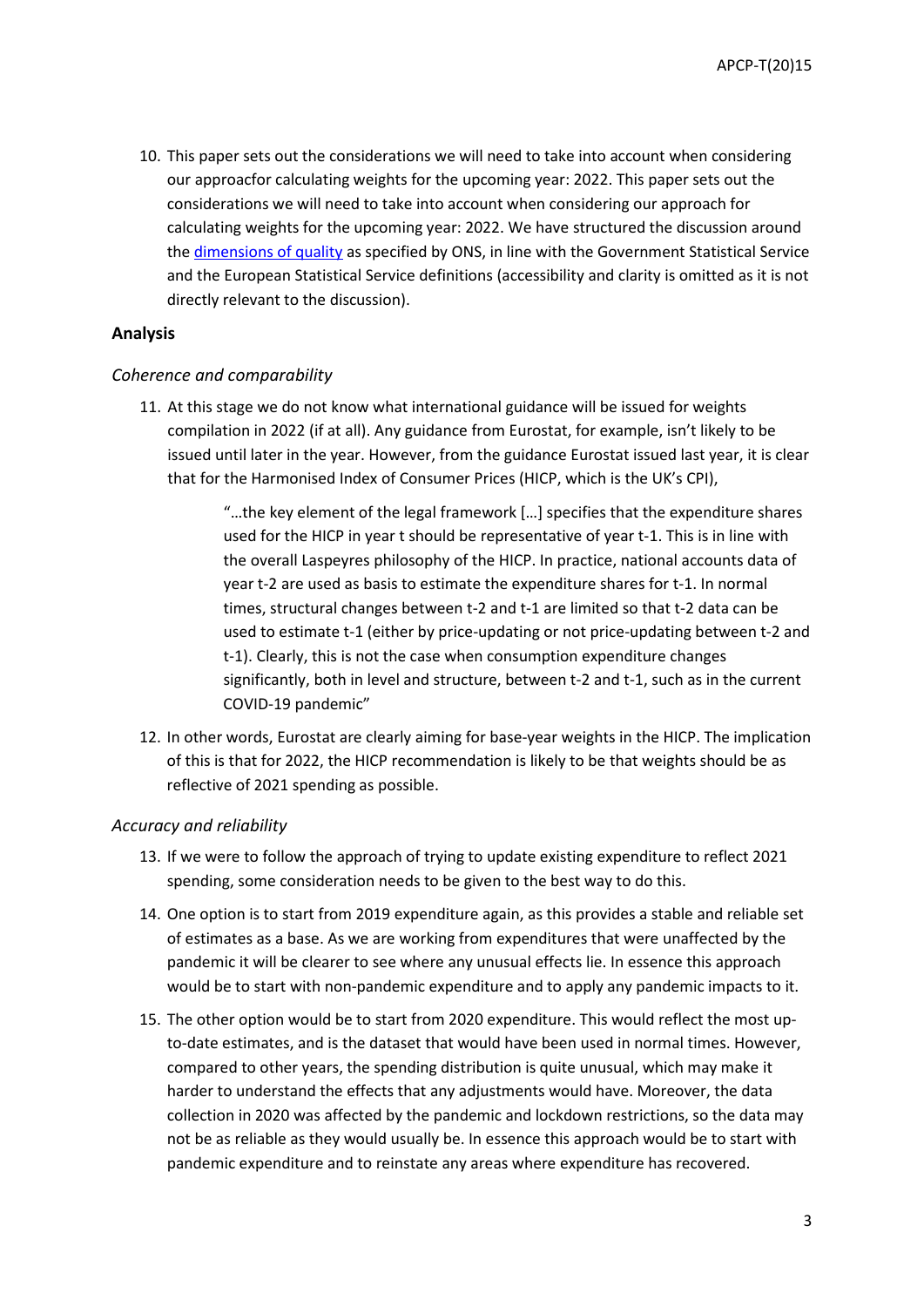- 16. On 30 September 2021, the latest [HFCE data were published](https://www.ons.gov.uk/economy/nationalaccounts/satelliteaccounts/bulletins/consumertrends/apriltojune2021) showing consumer spending up to quarter 2 of 2021. Figure 2 compares 2019 and 2020 HFCE from the latest dataset with 2021 spending. As quarters 3 and 4 are not yet available, they have been estimated using the same approach that was taken for the missing 2020 quarter 4 in production of the 2021 CPIH weights. Quarter 3 2021 was estimated by applying the 2019 quarterly growth for the same period. Because quarter 4 2021 has not yet occurred we present two potential options: option A estimates quarter 4 using the 2019 quarterly growth and option B uses 2020 growth. The most appropriate choice will likely depend on what happens over the remainder of 2021. Some coverage adjustments have been made: narcotics, prostitution and games of chance have been removed from the HFCE data. However, there are other differences in coverage that have not been accounted for. Most notably, package holidays are not included in the HFCE recreation and culture division, some of which is recorded under transport instead.
- 17. The chart suggests that some of the big falls in spending seen in 2020 have not recovered to their pre-pandemic position, and that 2020 estimates are more likely to be relevant to current spending levels than 2019 estimates. The choice of option A or B for uprating 2021 quarter 4 makes relatively little difference, particularly compared to differences from 2019. It should be remembered, however, that this analysis is presented at a relatively high level, and the lower level story may be more complex.



#### **Figure 2: Comparison of estimated 2021 HFCE data with 2019 and 2020 HFCE**

#### *Timeliness and punctuality*

18. Data availability is a further issue, although the problem is not necessarily any more acute than for last year's weight update.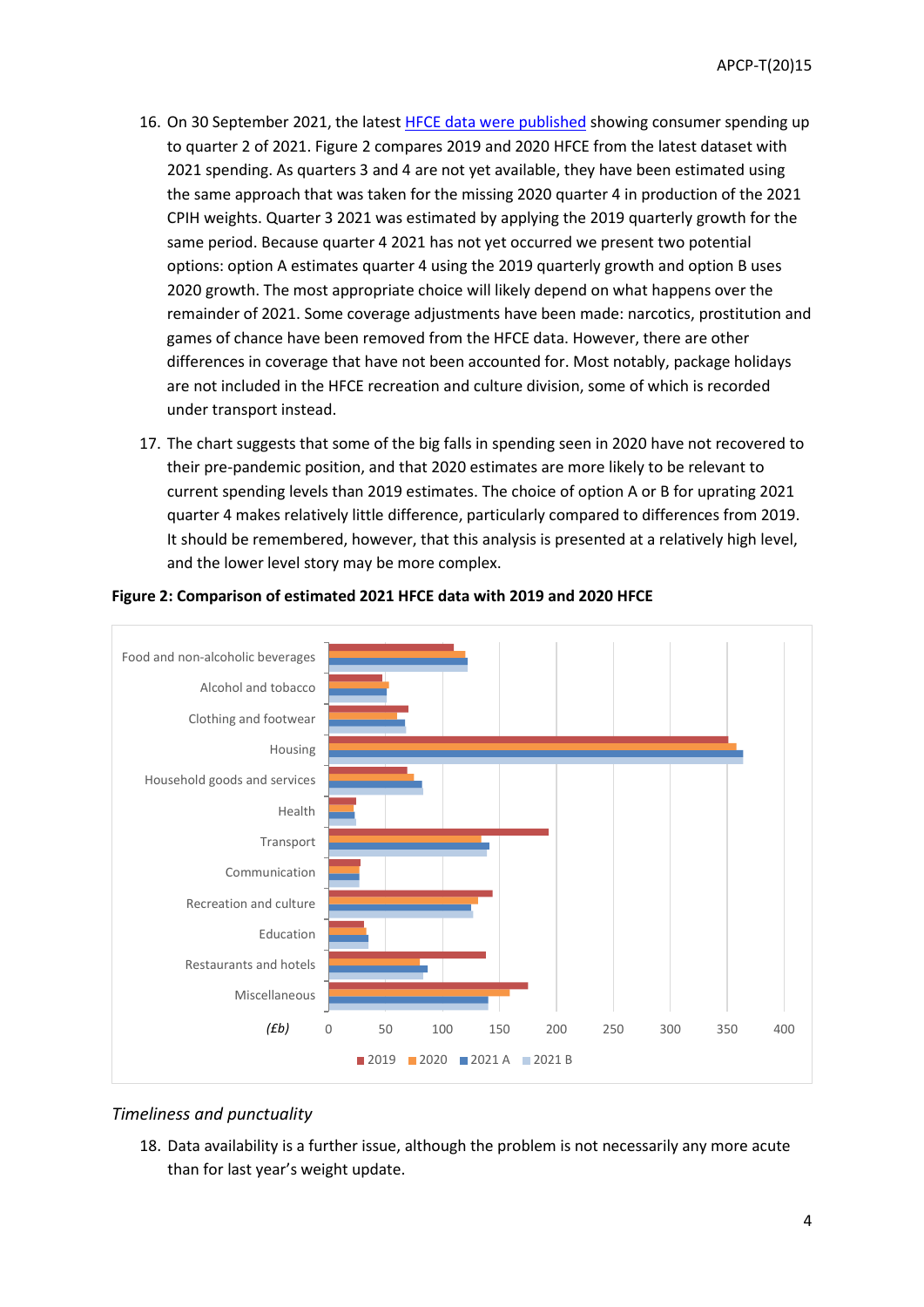- 19. At the timing of the weights updating process we should have the second estimate of quarters 1, 2 and 3 HFCE data for 2021 available to us. This means that quarter 4 would need to be imputed in the same way as last year. It also means that the data that are available are at an earlier vintage than we would normally use and are liable to be improved as further data are incorporated. We controlled for this additional uncertainty in 2021 by adopting a threshold approach to only adjust categories of spending where it was clear that the 2020 data were likely to be a better indicator than the 2019 data. A further consideration here is how to adapt the threshold approach for use with either a less timely base set of data (2019) or a less reliable one (2020).
- 20. If we were to use 2019 or 2020 data verbatim there would be no particular timing issues to consider, other than that we would potentially have access to a more final version of the 2019 dataset than we would usually have.
- 21. There are also delays processing the LCF dataset for 2020. Among other uses, the LCF dataset is normally used to make a number of adjustments for scope and coverage differences to the HFCE dataset, most notably to provide an estimate for package holiday spending. By December 2020 we expect around three quarters of the cases in the LCF dataset (quarters 2 to 4) to have been processed and available. The LCF team are processing cases in such a way that we do not expect any systematic differences between processed and unprocessed cases, reducing the potential for bias. At this point, quarters 1 and 2 of 2021 will also be available with a similar proportion of processed cases, and a provisional version of quarter 3 may be available.

#### *Relevance*

- 22. With the roll out of the UK's vaccination programme, and the gradual easing of restrictions since April 2021, there are now opportunities for consumers to resume relatively normal levels of spending. However, this is unlikely to mean that consumer spending has more or less returned to it's pre-pandemic distribution. For example, different households will be more or less willing to accept different levels of risk, depending on their particular circumstances and attitudes. Moreover, parts of the CPIH basket are dependent on the restrictions imposed by other countries, such as air fares, sea fares or foreign holidays. It is impossible to predict the relative level of restrictions for individual countries in 2022.
- 23. At this stage we do not have any data that will inform us of what the current UK spending distribution looks like. There is also greater uncertainty around the year ahead than there would normally be. Although to date the vaccination programme has been relatively successful, there are further considerations around the impact of schools returning from holiday and the impact of new variants that could potentially unsettle the expenditure distribution again.
- 24. We could make a guess that 2019 pre-pandemic data might be more reflective of consumer spending in 2022, or that the 2020 mid-pandemic data that would normally be used may be more reflective of consumer spending in the year ahead. However, there are no data to support either judgement and, in any case, either choice is likely to be different from actual 2022 spending – probably by more than we'd normally see from using expenditure data lagged by two years.